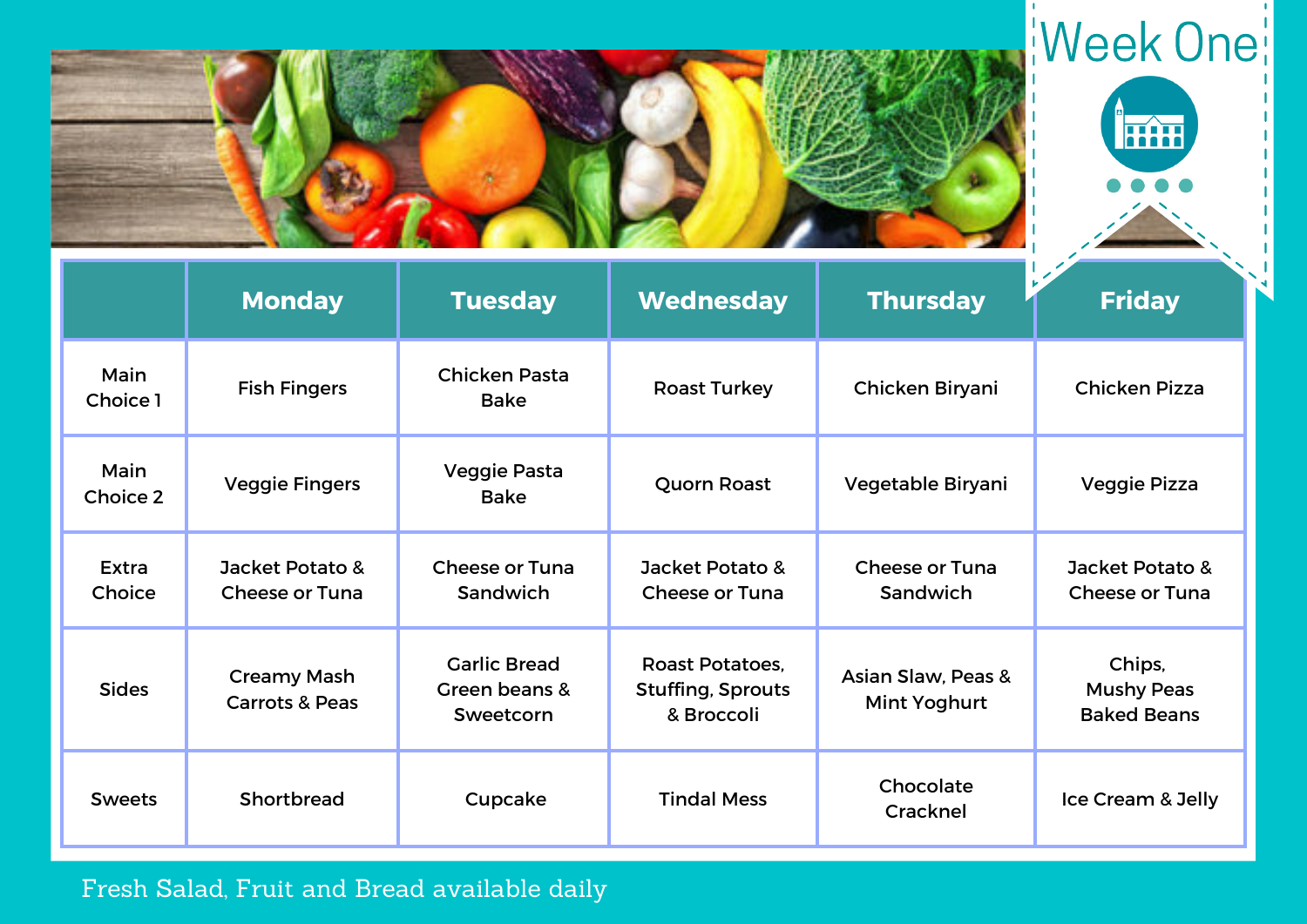



|                        | <b>Monday</b>                                                      | <b>Tuesday</b>                         | Wednesday                                                        | <b>Thursday</b>                   | $\mathscr{L}$<br><b>Friday</b>           |
|------------------------|--------------------------------------------------------------------|----------------------------------------|------------------------------------------------------------------|-----------------------------------|------------------------------------------|
| Main<br>Choice 1       | Sausage Roll                                                       | Spaghetti &<br><b>Meatballs</b>        | <b>Roast Chicken</b>                                             | Frittata                          | <b>Fish Burger</b>                       |
| Main<br>Choice 2       | <b>Cheese &amp; Onion</b><br>Pasty                                 | Spaghetti &<br><b>Veggie Meatballs</b> | <b>Quorn Roast</b>                                               | <b>Cheesy Potato Pie</b>          | Quorn Burger                             |
| <b>Extra</b><br>Choice | Jacket Potato &<br><b>Cheese or Tuna</b>                           | <b>Cheese or Tuna</b><br>Sandwich      | Jacket Potato &<br><b>Cheese or Tuna</b>                         | <b>Cheese or Tuna</b><br>Sandwich | Jacket Potato &<br><b>Cheese or Tuna</b> |
| <b>Sides</b>           | <b>Herby Diced</b><br><b>Potatoes</b><br><b>Carrots &amp; Peas</b> | <b>Green Beans &amp;</b><br>Sweetcorn  | <b>Roast Potatoes,</b><br><b>Stuffing, Sprouts</b><br>& Broccoli | Potato Wedges<br>Peas & Sweetcorn | Chips, Peas &<br><b>Asian Slaw</b>       |
| <b>Sweets</b>          | Flapjack                                                           | <b>Fruit Salad &amp;</b><br>Yoghurt    | <b>Mousse</b>                                                    | <b>Chocolate Cookie</b>           | <b>Mini Doughnuts</b>                    |

## Fresh Salad, Fruit and bread available daily